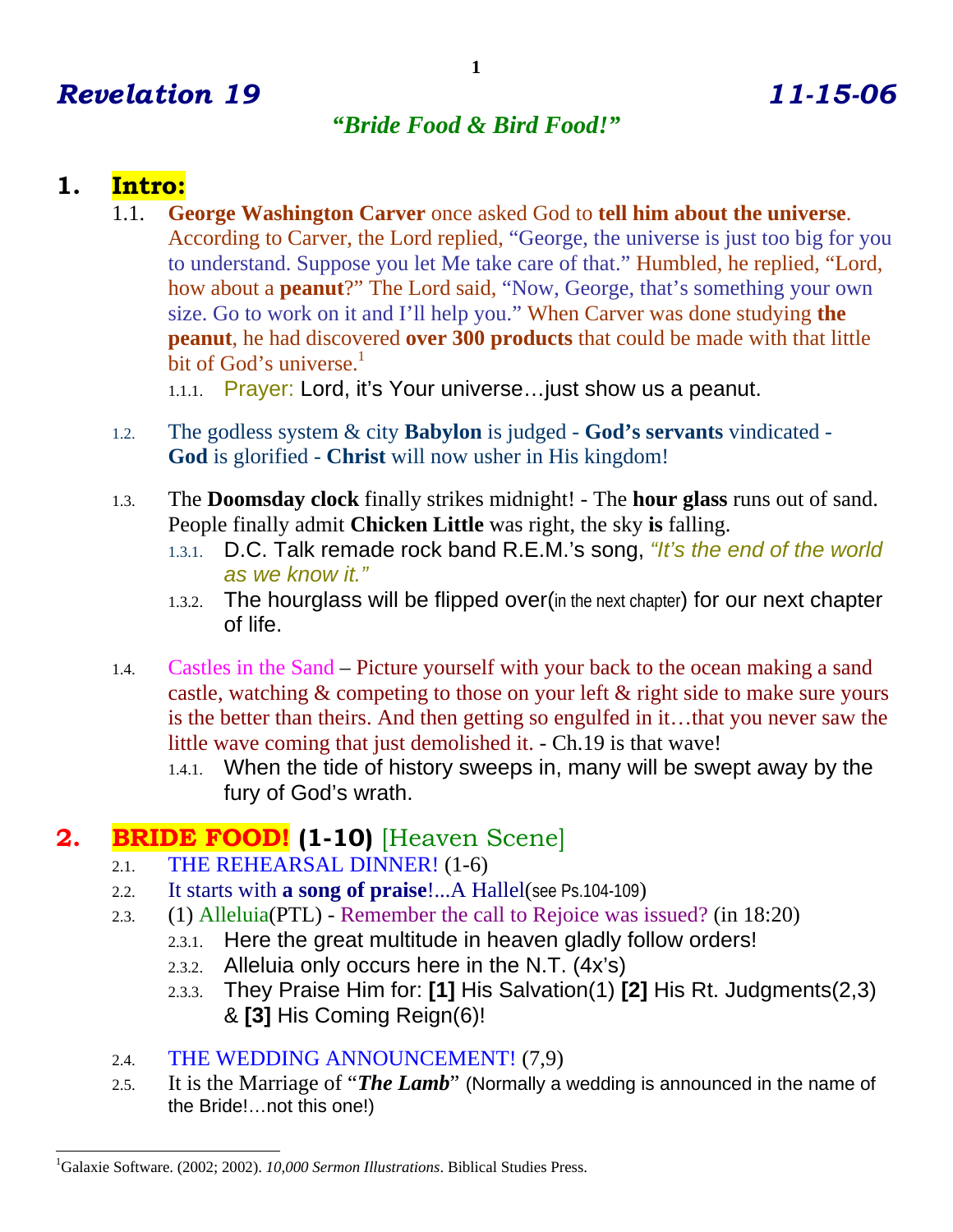- 2.5.1. **He** will be the center of attention…not her!
	- 2.5.1.1. The processional will not be playing "Here comes the **bride**", but "Here comes the **Groom**!" (Ryrie)
- 2.6. Here He comes to consummate the marriage!
- 2.7. How did the Betrothal/Marriage work?
	- 1) Groom to leave Fathers House/ To Brides. {Incarnation}
	- 2) Negotiate Price {That would be his blood}
	- 3) Now Betrothed {at salvation} {now Set-Apart}
	- 4) Both drank from a cup/to confirm cov. {communion}
	- 5) Back to Fathers House. {"**I go** to prepare a place for you"}
	- 6) Meanwhile bride Prepares herself. {White gown/holiness/sanctification}

7) Invitations go out but not everyone comes. {When gospel invite goes out not all come}

8) Father sends Groom when house is ready {Father inspects & says when} 9) She expected him/didn't know exactly when? {in the twinkling of an eye} 10) The Groom arrived w/his groomsmen & was proceeded w/a shout! 11) He takes Bride to Fathers House {Rapture} {"I will return again & receive you to myself, that where I am there you may be also!"} 12) Enter Bridal chamber & consummate marriage for 7 days {marriage supper of the lamb}

- 2.8. (9) A **Special Blessing** is pronounced upon these called to the meal.
- 1.1. THE BRIDES DRESS! (8)
- 1.2. Again God's beautiful balance of Man's Responsibility & God's Sovereignty !
	- 1.2.1. Man's Responsibility: "…has made herself ready!"
	- 1.2.2. God's Sovereignty: "…to her it was granted!"
	- 1.2.3. Her **spots** & **wrinkles** & **blemishes** are taken away! "Husbands, love your wives, just as Christ also loved the church and gave Himself for her, that He might sanctify and cleanse her with the washing of water by the word, that He might present her to Himself a glorious church, **not having spot or wrinkle** or any such thing, but that she should be **holy and without blemish**." Eph.5:25,26
- 1.3. Her wedding gown is…her "righteous acts"!
	- 1.3.1. We seem to get a white garment at salvation, which is from Him! **Then** we make a dress on top of it!  $1.3.1.1$ . The 1<sup>st</sup> salvation; the 2<sup>nd</sup> Sanctification.
	- 1.3.2. Every "*good work*" is another stitch in the making of our wedding dress! - Eph. 2:10 "For we are God's workmanship, created in Christ Jesus to do good works, which God prepared in advance for us to do"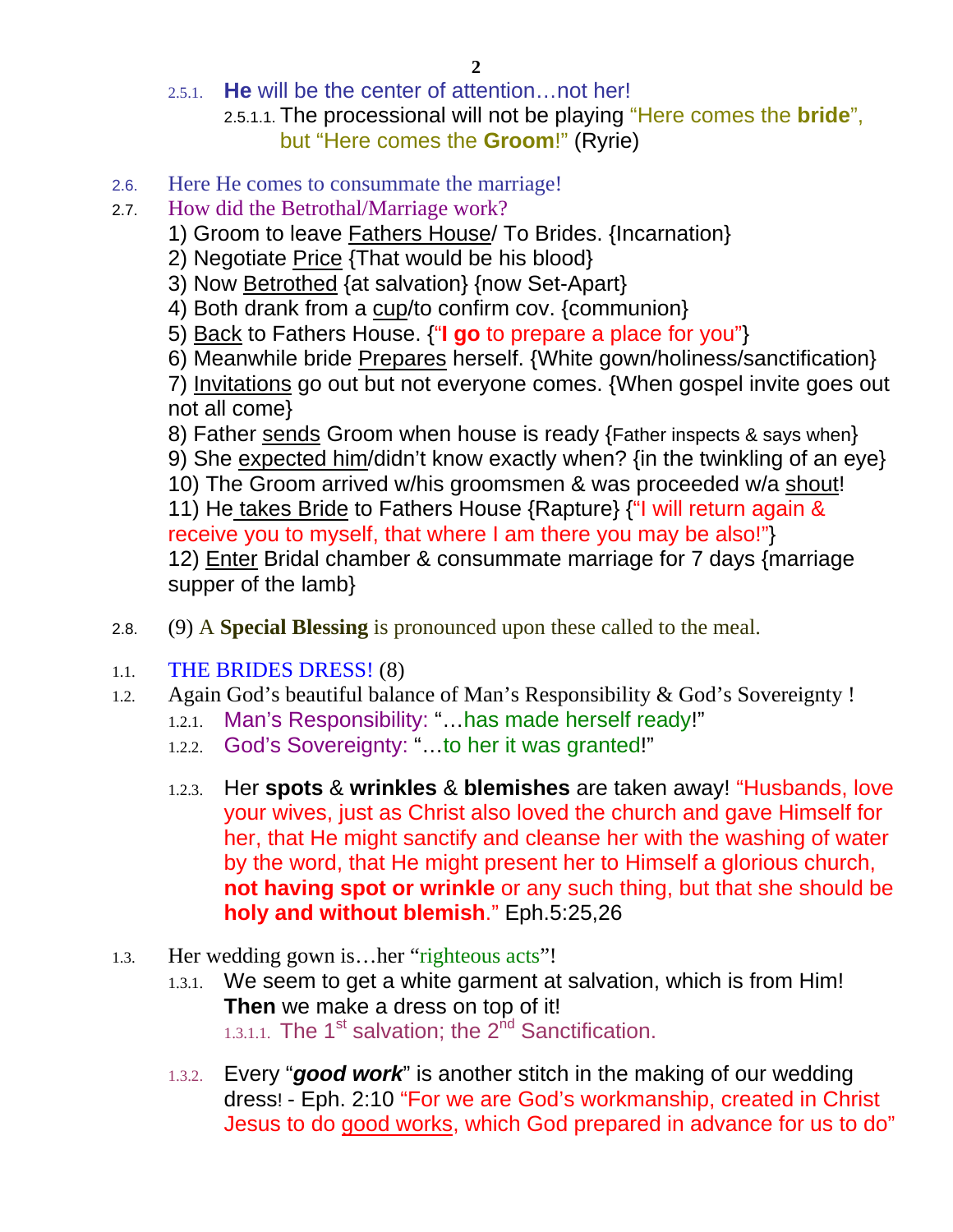- 1.4. Remember, **proper attire** was expected at weddings during NT times.
	- 1.4.1. Mt.22:1-14 tells the story of how upset the King was when people showed up not wearing the proper attire.
	- 1.4.2. It would be like showing up today at a wedding in **sweats** instead of **formal clothes**.
- 1.5. Brides come to the church on their wedding day 1 of 3 ways:
	- 1.5.1. **[1]** Fully ready **[2]** Partially ready **[3]** Not ready.
	- 1.5.2. Q: Will you be "ready"?
- 1.6. Adorn yourself with "Good Works":
	- 1.6.1. 1 Pet.2:12 "having your conduct honorable among the Gentiles, that when they speak against you as evildoers, they may, by your **good works which they observe**, glorify God in the day of visitation."
	- 1.6.2. 1 Pet.5:5 "…be **clothed** w/humility."
- 1.7. (10) Look at the **response** of the 1 human who got a glimpse of this wedding feast….is this going to be an incredible wedding or what?
	- 1.7.1. Face plant #2…."oops wrong feet!"
	- 1.7.2. You can't Worship non-diety! (angles, man, etc.) 1.7.2.1. *"Hey we're both servants!"* (fellow servants)
	- 1.7.3. Another proof "*Jesus is God*!" (He received Worship!)
		- 1.7.3.1. The Magi; leper; ruler; disciples in the boat; Syrophoenician; the women at Resurrection; disciples at Res.; blind man.
- 1.8. The Testimony of JesusThe study of prophecy should point to Jesus.
	- 1.8.1. Some people think prophecy is to open a window on the future. No, the spirit & essence of prophecy is to bear witness to Jesus.
	- 1.8.2. "Don't focus on the future events but upon the **One** whom will bring them to pass."

## **3. BIRD FOOD! (11-21)** [Earth Scene]

- 1.9. (11) Jesus said, "My food is to do the will of Him who sent Me, and to **finish** His work." (Jn.4:34)
- 1.10. Heaven opens!…and it's a Lamb on a horse?
	- 1.10.1. Contrast with His ride into Jerusalem on Palm Sunday.
	- 1.10.2. 1s time he slipped into the world as a **baby**; this time as a **Mighty Warrior**!
- 3.1. Not coming "*in the air*" but "**to the earth!**" [i.e. diff or rapture & 2<sup>nd</sup> Coming]
- 3.2. "*Veni, Vidi, Vici*" Julius Caesar (47bc) said when his Roman army defeated king Pharnaces for Pontus, in Asia Minor…"*I came, I saw, I conquered*!"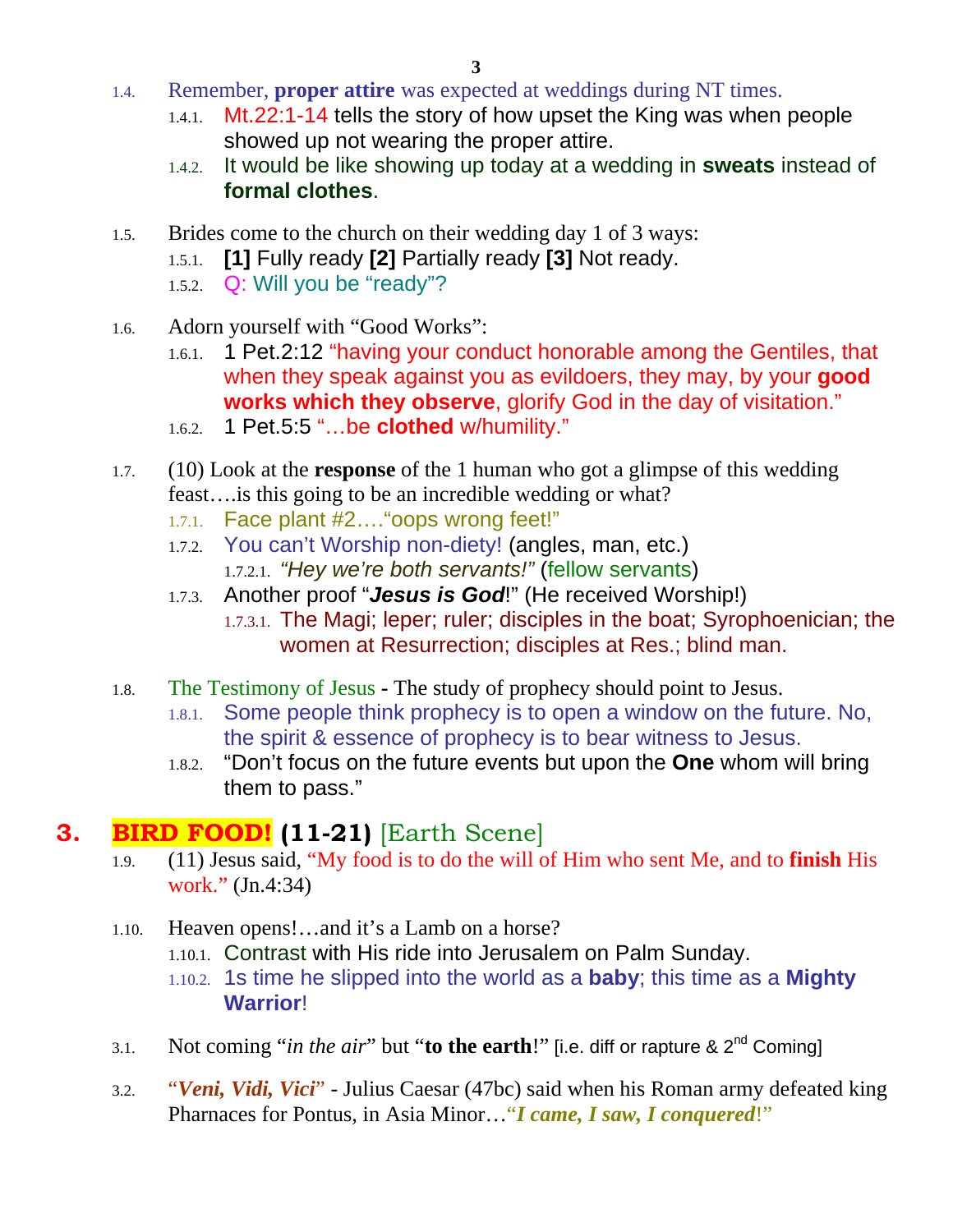- 3.2.1. 1700 years later King **John III Sobieski** drove the Ottoman invaders out of central Europe, saving the German Emperor **Leopold I** & the city of Vienna. He said to **Pope Innocent XI** "*I came, I saw, God conquered*!"
- 3.2.2. When **Jesus** returns "*The Lord will come, the world will see, & God will conquer*!"
- 3.3. (12) Eyes The penetrating quality of His judgment.
- 3.4. (12) Many Crowns When **Ptolemy Philometer** entered Antioch as a conqueror, he wore a **triple crown**, **two** for Egypt, and a **third** for Asia. 2
	- 3.4.1. Story In the years 1014-1035 there ruled over England a Danish king named **Canute**. King Canute tired of hearing his retainers flatter him with extravagant praises of his greatness, power and invincibility. He ordered his chair to be set down on the seashore, where he commanded the waves not to come in and wet him. No matter how forcefully he ordered the tide not to come in, however, his order was not obeyed. Soon the waves lapped around his chair. One historian tells us that, therefore, **he never wore his crown again**, but hung it on a statue of the crucified Christ.
- 1.11. (13) Robe **dipped** in blood Dipped  $\beta a \pi \tau o$ 1.11.1. Whose? - Is.63:1-6 {Not His own blood, but the blood of His enemy!}
	- 1.11.2. Not to be confused with #907, **baptizo**. The clearest example that shows the meaning of baptizo is a text from the **Greek poet and physician Nicander**, who lived about 200 B.C. It is a **recipe for making pickles** and is helpful because it uses both words. Nicander says that in order to make a pickle, the vegetable should first be **'dipped'** (**bapto**) **into boiling water** and then **'baptised'** (**baptizo**) **in the vinegar solution**. Both verbs concern the immersing of vegetables in a solution. But the 1<sup>st</sup> is **temporary**. The 2<sup>nd</sup>, the act of baptising the vegetable, **produces a permanent change**.<sup>3</sup> 1.11.2.1.Thus, our baptism(*baptizo*) as Christians, has to do with a **permanent** change.
- 1.12. (14) Armies in Heaven Saints, because of the same clothing(8). 3.4.2. Saddle Up! – Cowboy up! – We'll be ridin white horses also!
- 3.5. (15,16) This is 2 Thes.1:7-12. 3.5.1. Also Is.63:1-6.

 $\overline{a}$ 

<sup>2</sup> Freeman, J. M., & Chadwick, H. J. (1998). *Manners & customs of the Bible*. "Rewritten and updated by Harold J. Chadwick"-- Cover.; Includes index. (Rev. ed.].) (552). North Brunswick, NJ: Bridge-Logos Publishers.

<sup>3</sup> Strong, J. (1996). *The exhaustive concordance of the Bible : Showing every word of the test of the common English version of the canonical books, and every occurence of each word in regular order.* (electronic ed.) (G911). Ontario: Woodside Bible Fellowship.